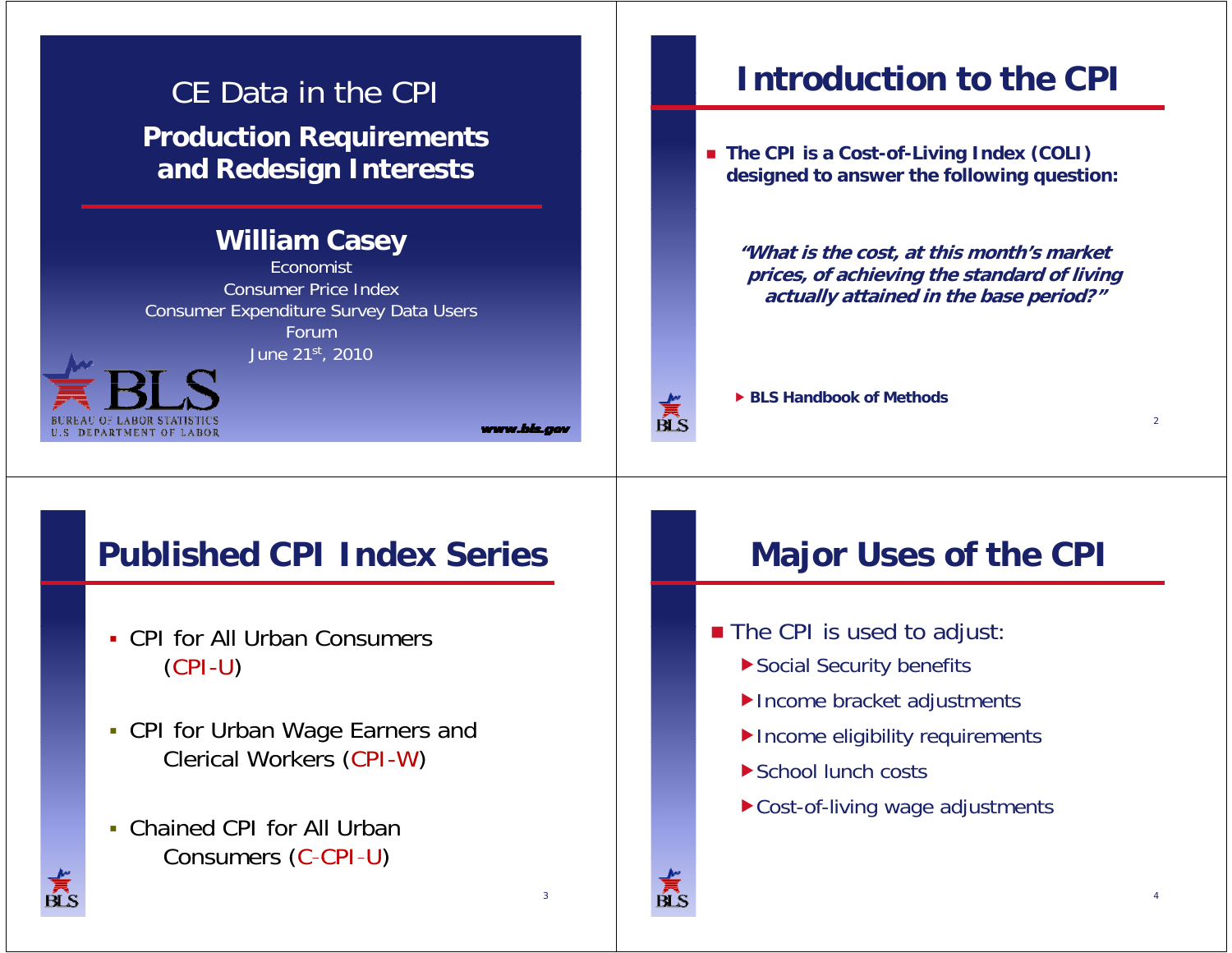## **Four Surveys in the CPI**

- 1.Consumer Expenditure Survey (CE)
	- $\triangleright$  Source of weights
	- $\triangleright$  Limited source of basic weights for C&S Sample
- 2. Point-of-Purchase Survey (TPOPS)
	- $\triangleright$  Sampling frame for C&S Pricing Survey
- 3. Pricing Survey (C&S)
	- $\triangleright$  Source of prices for goods and services
- 4. Housing Survey (HOUSING)
	- $\triangleright$  Source of prices for rent and OER

## **Uses of CE Data in the CPI:**

#### **Aggregation Weights**

- Annualized Expenditure Weights
- $\blacktriangleright$  Monthly Expenditure Weights
- **Commodities and Services Sample**
	- ▶Item Sample Selection
	- ▶ Percent of POPSCAT (item basic weights)

6

#### ■ Research

 $\frac{1}{\text{B}}$ 

5

#### **CPI Estimation Stages** C&S, Housing **\$ \$ \$ \$ \$ \$ \$ \$ \$ \$ \$ \$ \$ \$\$ \$ \$ \$ \$ \$\$ \$ \$ \$ \$ \$ \$ \$ \$ \$ \$ \$ \$ indexes***8,018*  News ... ... . ... *elementary cells* cpi *(211 items x 38 areas) 125,000 C&S price quotes 50,000 rents* **CE** *Published indexes*weights 7

## **Uses of CE Data in the CPI**



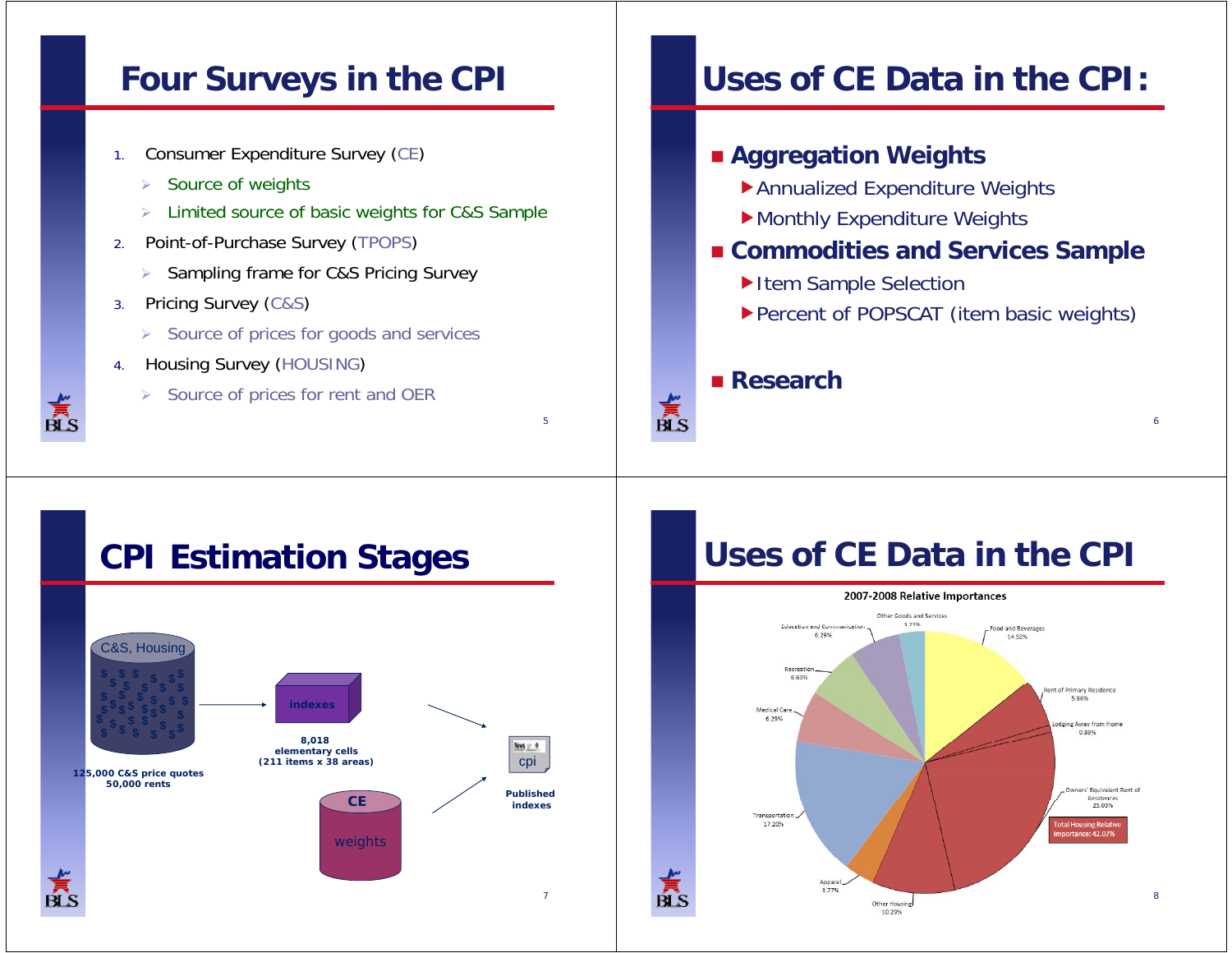## **Classification of the Market Basket**

- CPI's classification structure is broken down into:
	- ▶ 8 Major Groups
		- 70 Expenditure Classes
			- 211 Item Strata
				- ◆303 Entry Level Items (ELIs)
					- 750 Universal Classification Codes  $(UCCs)$

| Number of UCCs<br>ber ELI |        |    |    |    |  |                                 |  | 14 | 18 |
|---------------------------|--------|----|----|----|--|---------------------------------|--|----|----|
| Percent of ELIs           | 51%22% | 8% | 9% | 2% |  | .7% .9% .9% .7% .9% .7% .9% .9% |  |    |    |
|                           |        |    |    |    |  |                                 |  |    |    |

### **Item Detail**

| $\rightarrow$ Expenditure Class<br><b>Appliances</b><br>HК        |
|-------------------------------------------------------------------|
| <b>HK01 Major appliances</b> $\longrightarrow$ <b>Item Strata</b> |
| HK02 Other appliances<br>FL I                                     |
| HK021 FLOOR CLEANING EQUIPMENT                                    |
| -UCC<br>→<br>320511 ELECTRIC FLOOR CLEANING EQUIP                 |
| HK022 SMALL ELECTRIC KITCHEN APPLIANCES                           |
| 320521 SMALL FLECTRIC KITCHEN APPLIANCES                          |
| HK023 OTHER ELECTRIC APPLIANCES                                   |
| 300411 PURCH/INST WINDOW A/C RNTR                                 |
| 300412 PURCH/INST WINDOW A/C OWND                                 |
| 320522 PORTABLE HEATING/COOLING EQUIP                             |
| 690241 SMOKE ALARM PUR/RENT RNTR                                  |
| 690242 SMOKE ALARM PUR/RENT OWND                                  |
| 690244 OTH HH APPL RNTR                                           |
| 690245 OTH HH APPI OWND                                           |

## **Area Detail**

■ 38 elementary Areas

#### ■ 87 PSUs

#### **31 PSUs correspond directly to Areas**

|              |      |                                            | PSU  |                 |
|--------------|------|--------------------------------------------|------|-----------------|
| Region       | Area | Area Name                                  | Name | <b>PSU City</b> |
|              | A312 | Washington, DC                             | A312 | Washington      |
|              | X300 |                                            | X342 | Albany, GA      |
|              |      |                                            | X344 | Norfolk, VA     |
|              |      |                                            | X346 | Pine Bluff, AR  |
| South Region |      | <b>Smaller South Region</b><br><b>PSUs</b> | X350 | Richmond, VA    |
|              |      |                                            | X352 | Port Arthur, TX |
|              |      |                                            | X374 | San Antonio, TX |
|              |      |                                            |      | Oklahoma City,  |
|              |      |                                            | X376 | ЮK              |

## **Annual and Monthly Expenditure Weights**

- Biennial Weight Periods used in CPI-U and CPI-W Index Series
- Monthly Weights used in Final C-CPI-U Index Series
- Two stages of CPI Index estimation
	- ▶ Second stage weights provided by CE data

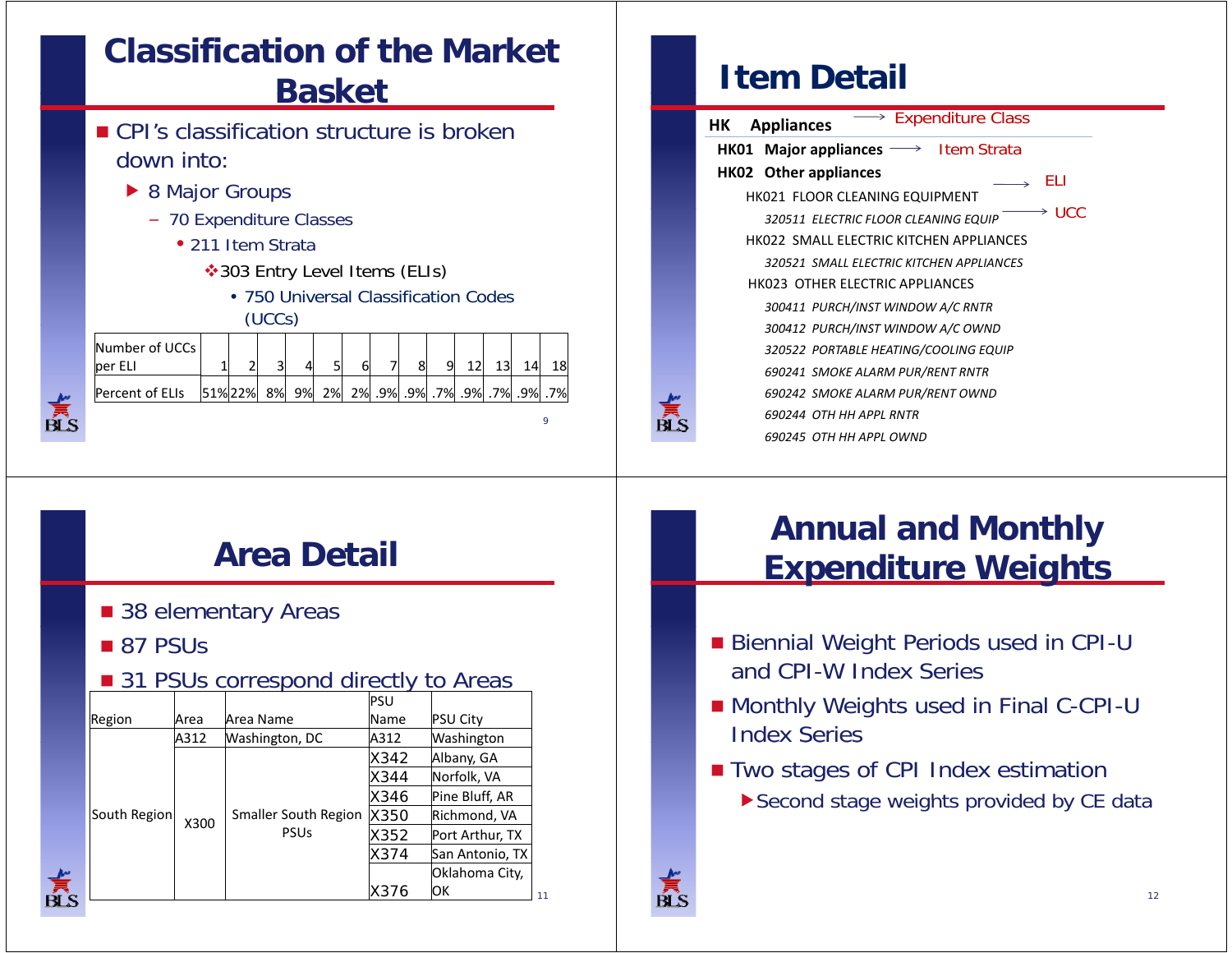#### **Relative Importance of Basic Goods and Services in the CPI**



#### **CE Diary Survey Category Mapping**

| <b>DESCRIPTION</b>     |                               |
|------------------------|-------------------------------|
| <b>BLENDER</b>         |                               |
| CANNER ELECTRIC        |                               |
| <b>COFFEE GRINDER</b>  |                               |
| <b>COFFEE MAKER</b>    |                               |
|                        | COFFEE MAKER ELECTRIC         |
|                        | COFFEE MAKER WITH CLOCK RADIO |
| COFFEE WARMER          |                               |
| <b>CONVECTION OVEN</b> |                               |
| CROCKPOT               |                               |
| <b>FLECTRIC KNIFE</b>  |                               |
| <b>FOOD PROCESSOR</b>  |                               |
| <b>HOT PLATE</b>       |                               |
| <b>HOT TRAY</b>        |                               |
|                        | ICE CREAM FREEZER ELECTRIC    |
|                        | ICE CREAM MAKER ELECTRIC      |

 $\overline{\mathbf{B}}$   $\overline{\mathbf{S}}$ 



**CE Interview Survey Category Mapping**



## **CPI Adjustments to CE Data**

#### **Adjust COST to meet CPI market basket definitions**

- **Food on Trips –** increase \$ of Diary UCCs by food-trip expenditures as share of total food expenditures reported in Interview
- **Rental equivalence of Major Appliances** – reduce reported expenditures of owners by probability a like-renter would incur the expense
- **Rental equivalence of Household Maintenance/Repair** impute \$ of owners, using sample mean of like-renters
- **Gasoline Allocation** Allocate gasoline \$ into Regular, Mid-Grade, and Premium
- **Medical Care** convert reported expenditures and reimbursements into net-out-of-pocket expense for each consumer unit
- **Medical Care Insurance** allocate carrier costs to health care goods and services, leaving "retained earnings" as insurance weight
- **City Other adjustments**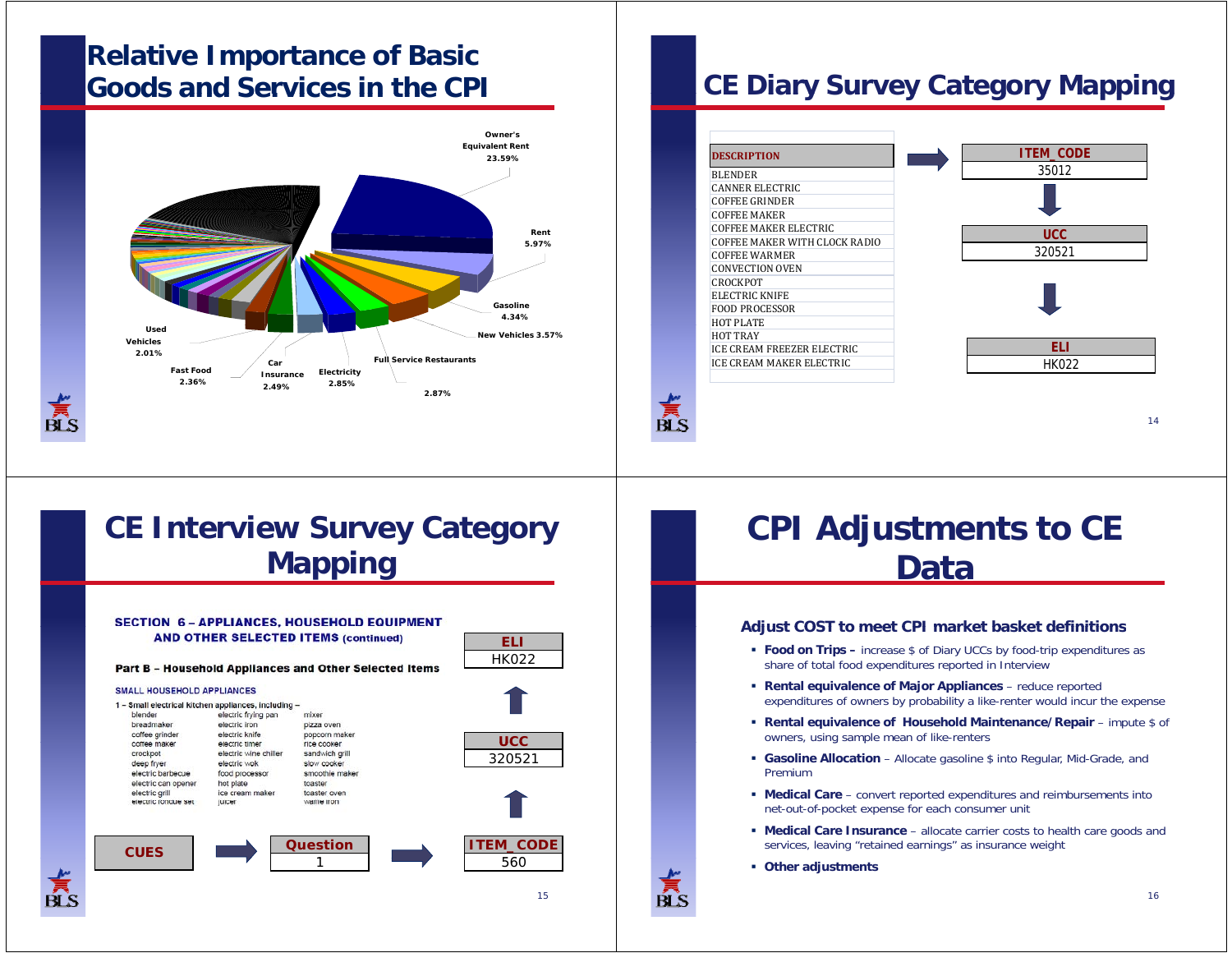

### **Annual and Monthly Expenditure Weights Summary**

- CPI net out-of-pocket-expense
- Urban, wage-earning, and elderly populations
- **Nonth and year of purchase**
- Item Strata and Area detail expenditure estimates

#### **E**xpenditure **W**eight **P**rocessing **S**ystem



## **Uses of CE Data in the CPI:**

#### **Aggregation Weights**

- Annualized Expenditure Weights
- Monthly Expenditure Weights
- **Commodities and Services Sample**
	- C&S Sample Selection
	- Percent of POPSCAT (item basic weights)

#### ■ Research

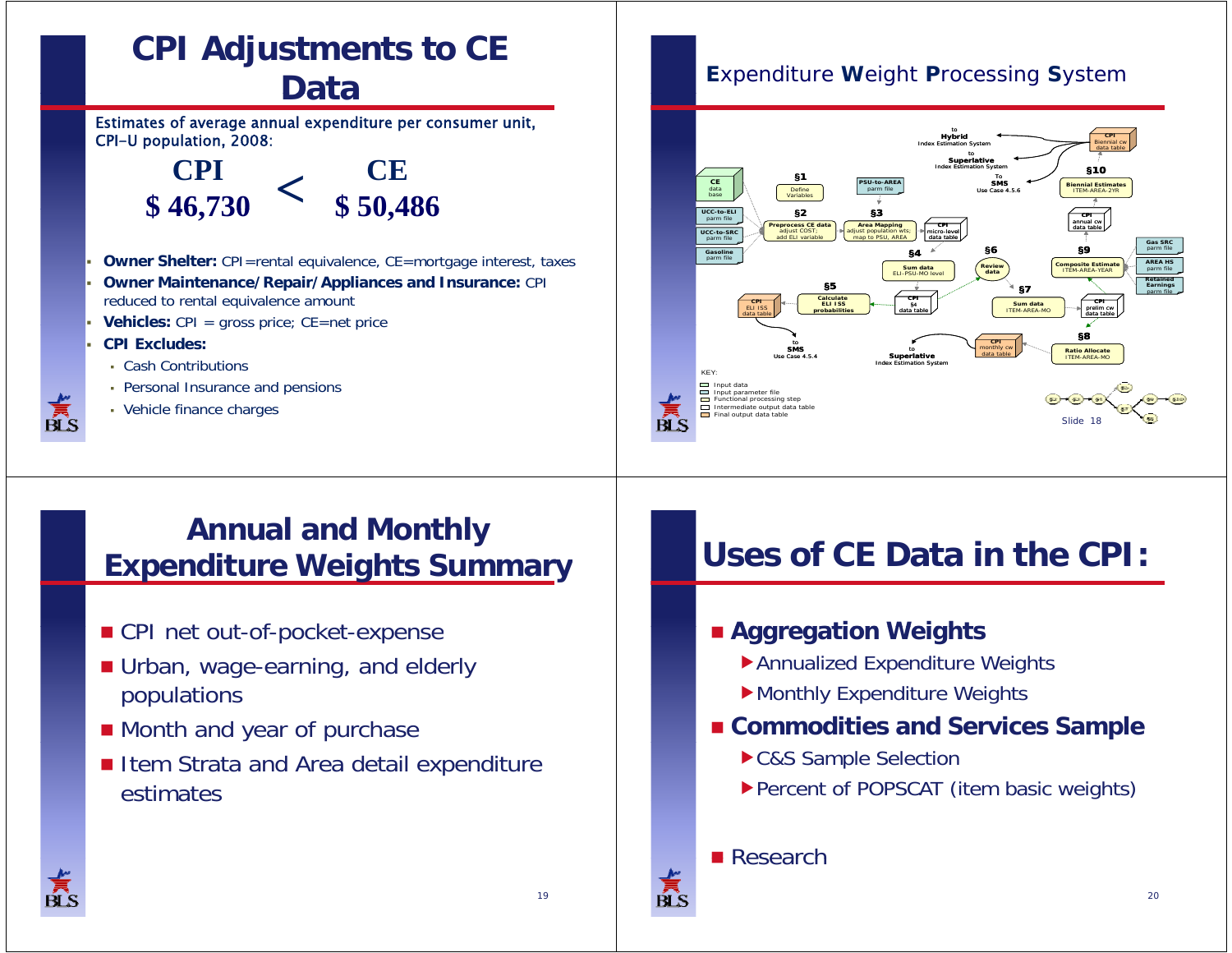## **C&S Sample Selection**

#### $\blacksquare$  Multi-step process:

- 1. Outlet Selection (done in TPOPS)
- 2. ELI Selection
- 3. Unique product selection
- For ELI Selection, CPI requires ELI-level expenditure detail from each PSU
	- ▶ In contrast to Item expenditure detail for each Area required for expenditure weights
	- Creates sample size concerns

### **CPI Unique Product Selection (in-store)**

#### Selection of unique appliance for ELI HK012 (Washers & Dryers)

|                       |          | A Spec.                        | B Spec.         |                       |
|-----------------------|----------|--------------------------------|-----------------|-----------------------|
|                       | Sample % | Spec. Name                     | Spec. Frequency |                       |
|                       |          | A1 - Top Loading               | 57%             | One of 14 Major Brand |
| Cluster 01B - Washers | 59.0%    | A <sub>2</sub> - Front Loading | 43%             | Names, or Other       |
|                       |          |                                |                 |                       |
|                       |          | A1 - Electric                  | 77%             | One of 14 Major Brand |
| Cluster 02B - Dryers  | 41.0%    | A <sub>2</sub> - Gas           | 23%             | Names, or Other       |

## **C&S Sample Selection p**

▁ ITEM = Major Appliances (HK01) П AREA = Washington, DC  $($ A312 $)$ <br>
and 2009 used to example the RIA and 2009 used to SAMPLE ROTATED = August 2011 OUTLET HITS  $= 2$ П ITEM HITS  $-4$ CE data from years 2007 and 2008 used to calculate selection probabilities  **# # Reports** TOTAL SAMPLE SIZE = 8 **ELI TITLEReports (A312) epo ts(South Region) Share of Total Expenditures Selected ELIs**1 |HK011 |Refrigerators & Freezers | 19 | 401 | 14.8% | 1

|   | $\blacksquare$ | $R$ in the divided $R$ is $R$ is $R$ | 17 | 40 I | 14.070 |  |
|---|----------------|--------------------------------------|----|------|--------|--|
|   | 2 HK012        | Washers & Dryers                     | 34 | 661  | 65.9%  |  |
|   |                | 3 HK013 Ranges & Cooktops            | 11 | 215  | 4.6%   |  |
| 4 | HK014          | Microwave Ovens                      | 14 | 328  | 14.7%  |  |

# вı s

1

21

#### **Percent of POPSCAT**

- In TPOPS Survey, data are collected by 'point of purchase survey category'
- **E** Categories divided by like items commonly carried in one store (ex. Stoves and microwave ovens are in one POPSCAT; washers and dryers are in another)

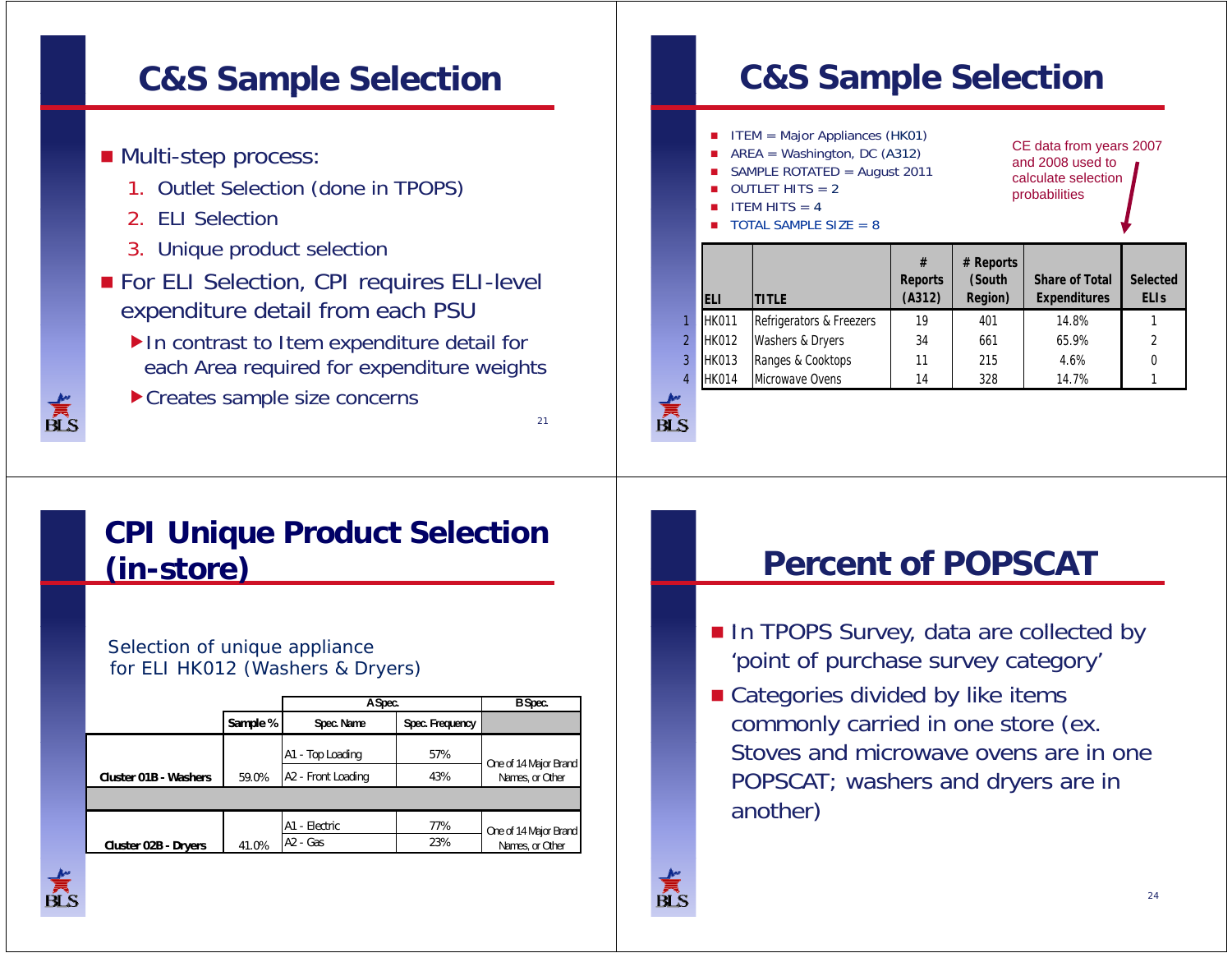#### **Percent of POPSCAT**

- CPI receives expense per store per popscat per psu
- $\blacksquare$  CPI uses ELI level weights from CE, concorded by POPSCAT, to determine expense per store per ELI per PSU

### **Other considerations for CPI Use of CE Data**

- **E** Access to finalized annual data on September 1 of the following calendar year (ex. 2009 expenditure data is required on September 1, 2010)
- Continuous rotation of surveyed PSUs to coincide with CPI PSU pricing rotation

26

#### **Production Requirement Summary**

- Expenditure detail for 303 Entry Level Items
- **Expenditure estimates for 38 geographic Areas** and 87 PSUs
- Monthly expenditure estimates
- **E** Estimates for urban, wage-earning, and elderly populations
- September 1 production deadline
- **B** Sufficient sample size to maintain variance

### **CPI INTERESTS IN AREDESIGNED CE SURVEY**



25

ŔI S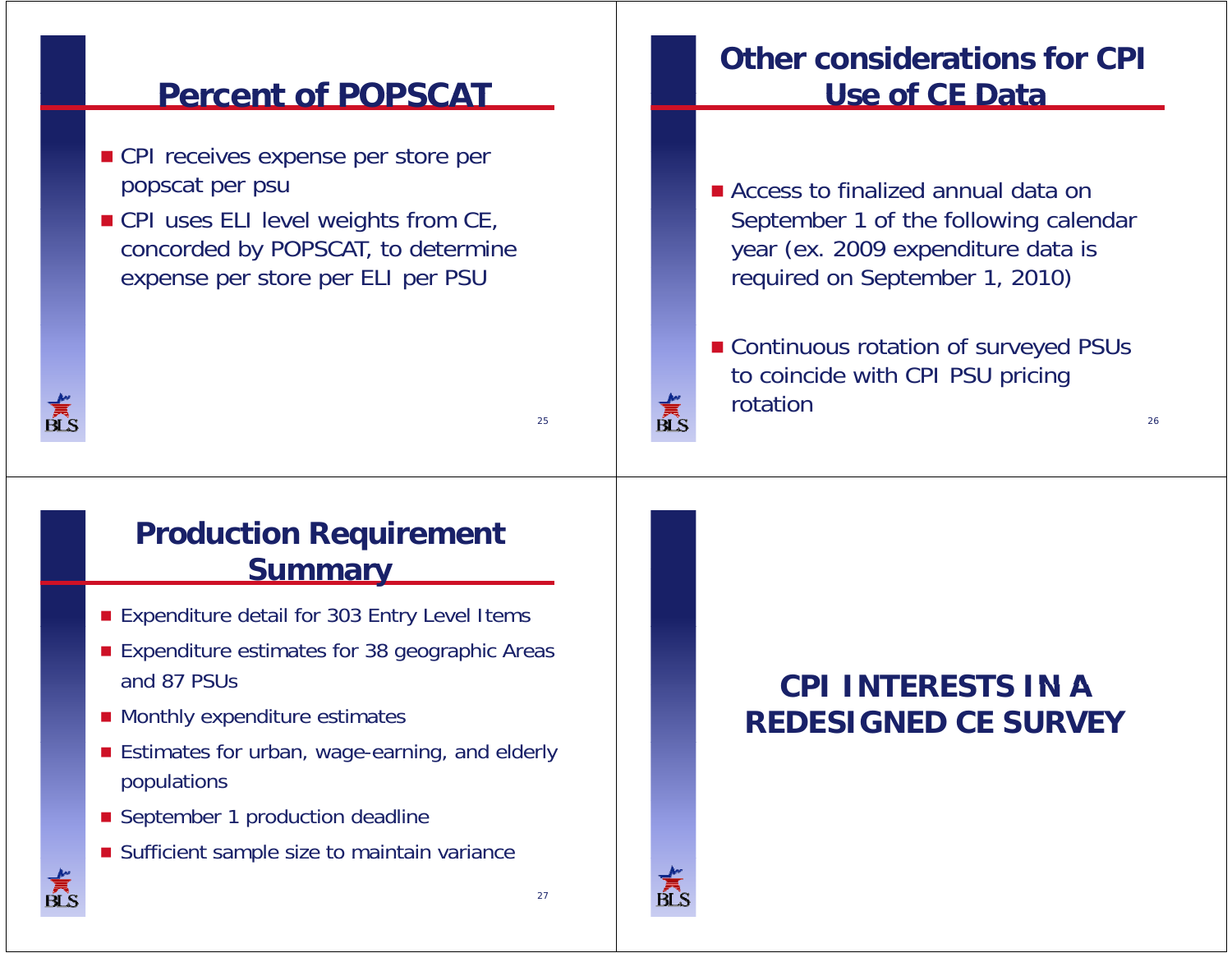### **Interests for Continued Production of the CPI**

- $\blacksquare$  Maintain current level of expenditure detail to the ELI
- **Align CE geographic sample with C&S** sample
- Collect information to separate purchases by urban, wage-earning, and elderly populations



#### Reasons for an increased sample size

|                                                                   | Aggregation Level of 2007-2008 Expenditure Data |                    |                  |                              |  |  |  |  |
|-------------------------------------------------------------------|-------------------------------------------------|--------------------|------------------|------------------------------|--|--|--|--|
|                                                                   | Item-US-Monthly                                 | Item-Area-Biennial | Item-Area-Annual | Item-Area-<br><b>Monthly</b> |  |  |  |  |
| <b>Cells per Period</b>                                           | 211                                             | 8018               | 8018             | 8018                         |  |  |  |  |
| <b>Number of Periods</b>                                          | 24                                              | 1                  | $\overline{2}$   | 2                            |  |  |  |  |
| <b>Number of Expenditure</b><br>Records per Cell by<br>Percentile |                                                 |                    |                  |                              |  |  |  |  |
| Minimum                                                           | 0                                               | 0                  | $\mathbf 0$      | 0                            |  |  |  |  |
| 10%                                                               | 26                                              | 11                 | 5                | 0                            |  |  |  |  |
| 25%                                                               | 84                                              | 34                 | 17               | 1                            |  |  |  |  |
| Median 50%                                                        | 212                                             | 99                 | 49               | 5                            |  |  |  |  |
| 75%                                                               | 576                                             | 318                | 157              | 16                           |  |  |  |  |
| 90%                                                               | 2379                                            | 1221               | 611              | 60                           |  |  |  |  |
| Maximum                                                           | 5923                                            | 24354              | 12399            | 1266                         |  |  |  |  |
| Percentage of cells with 0<br>reports                             | 0.41                                            | 1.46               | 2.58             | 14.92                        |  |  |  |  |
| Percentage of cells with<br>less than 30 reports                  | 11.59                                           | 22.26              | 36.99            | 83.00                        |  |  |  |  |

#### **Interests for Improved Production of the CPI**

- **Increase sample size**
- Collect point of purchase data
- Maintain research attributes

#### **Interests for Improved Production of the CPI**

- **Point of Purchase Data** 
	- Enhanced demographic indexes
	- Allows weighting by store rather than by item
	- Important where wage-earners might shop at different stores than the general urban population



ŔŃ

29